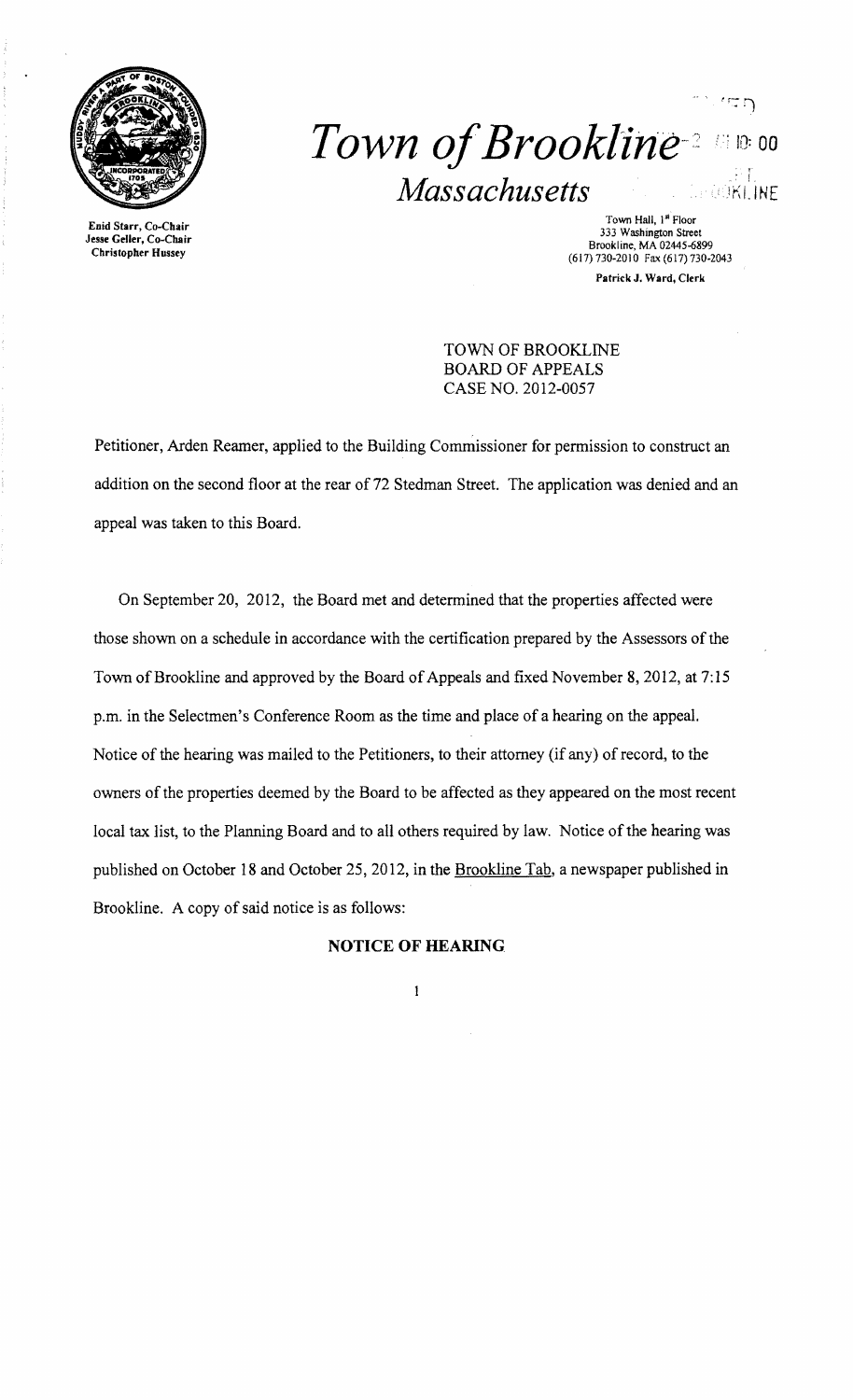Pursuant to M.G.L. C. 39, sections 23A & 23B, the Board of Appeals will conduct a public hearing to discuss the following case:

Petitioner: REAMER ARDEN M Owner: : REAMER ARDEN M Location of Premises: 72 STEDMAN ST Date of Hearing: **11/18/2012** Time of Hearing: 07:00 PM Place of Hearing: Selectmen's hearing room, 6<sup>th.</sup> floor

A public hearing will be held for a variance and/or special permit from:

- 1. 5.43; Exceptions to Yard and Setback Regulations, special permit required.
- 2. 5.60; Side Yard Requirements, variance required.
- 3. 5.70; Rear Yard Requirements, variance required.
- 4. 8.02.2; Alteration and Extension, special permit required.

Of the Zoning By-Law to Construct an addition on the second floor at the rear. at 72 STEDMAN ST Said premise located in a T-5 (Two-Family and Attached Single-Family) residential district.

*Hearings, once opened, may be continued by the Chair to a date and time certain. No further notice will be mailed to abutters or advertised in the TAB. Questions regarding whether a hearing has been continued, or the date and time of any hearing may be directed to the Zoning Administrator at* 617-734-2134 *or check meeting calendar*  at:http://calendars.town.brookline.ma.us/MasterTownCalandar/?FormID=158.

The Town of Brookline does not discriminate on the basis of disability in admission to, access to, *or operations ofits programs, services or activities. Individuals who need auxiliary aids for*  effective communication in programs and services of the Town of Brookline are invited to make *their needs known to the ADA Coordinator, Stephen Bressler, Town of Brookline, 11 Pierce Street, Brookline,.MA 02445. Telephone:* (617) *730-2330; TDD* (617) *730-2327.* 

### Enid Starr Jesse Geller Christopher Hussey

At the time and place specified in the notice, this Board held a public hearing. Present at the

hearing was Chairman, Jesse Geller and Board Members Christopher Hussey and Jonathan

Book. Chris Hossford, architect, presented the case for the petitioner.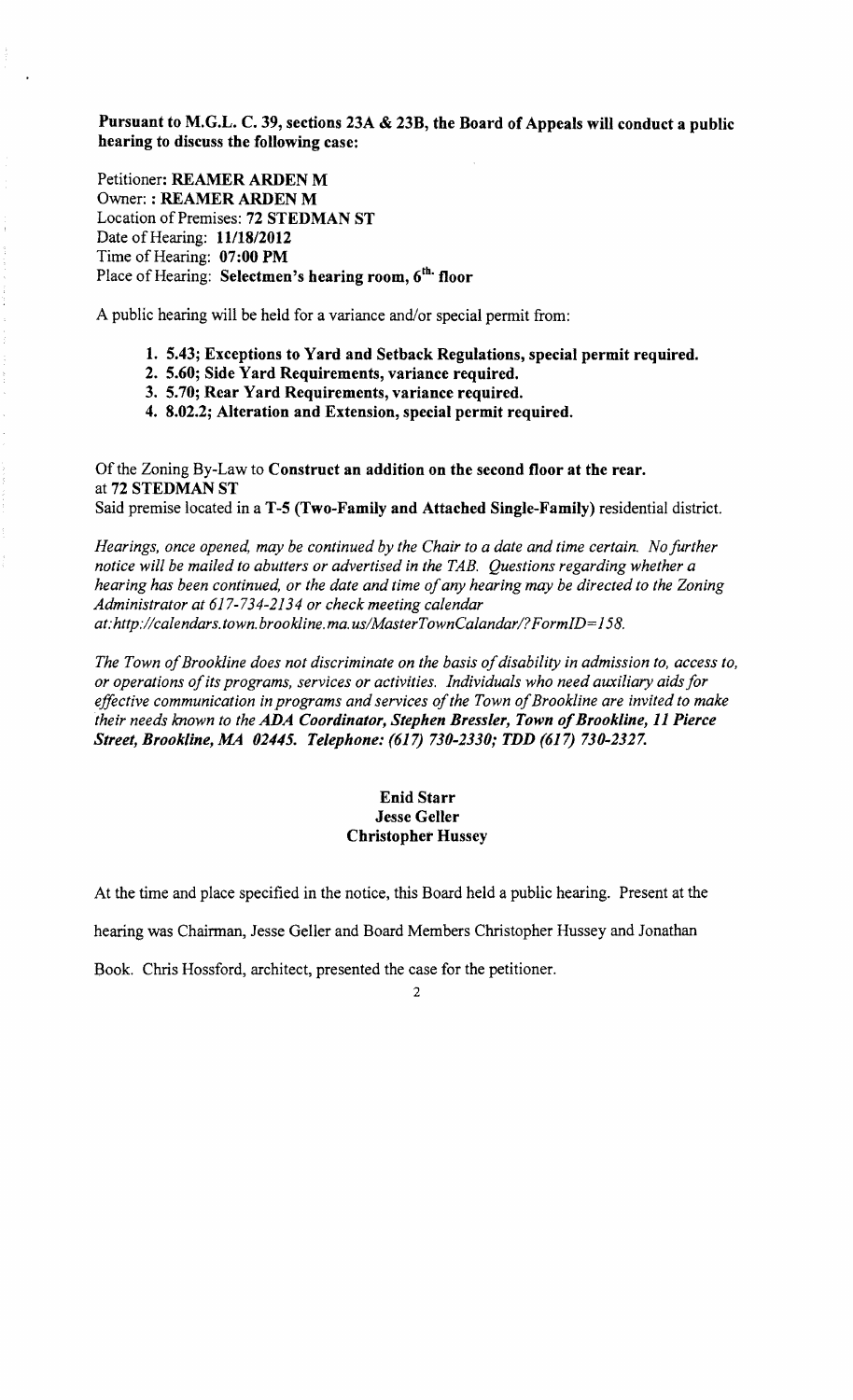The Chairman then called on Timothy Richard, Planner, to deliver the findings of the Planning Department.

# **FINDINGS**

#### **Section 5.43** – Exceptions to Yard and Setback Requirements:

#### **Section 5.60** - Side Yard Requirements:

The dwelling is currently 4.3 feet from the west side property line, which does not conform to current setback regulation. The addition will not increase the footprint of the structure; however setback relief is required due to the work that is being performed on the existing nonconforming dwelling. The side yard setback on the east side of the property complies with current regulation and does not require relief.

| <b>Dimensional Requirements</b> | <b>Required/Allowed</b> | Existing            | Proposed  | <b>Relief</b>      |
|---------------------------------|-------------------------|---------------------|-----------|--------------------|
| <b>Front Yard Setback</b>       | 15 feet                 | $19.7 \text{ feet}$ | 19.7 feet | Complies           |
| <b>Rear Yard Setback</b>        | 30 feet                 | $28.3 \text{ feet}$ | 28.3 feet | Special<br>Permit/ |
|                                 |                         |                     |           | Variance           |
| Side Yard Setback               | $7.5 \text{ feet}$      | 4.3 feet            | 4.3 feet  | Special<br>Permit/ |
| (East)                          |                         |                     |           | Variance*          |
| Side Yard Setback (West)        | $7.5$ feet              | 23.8 feet           | 23.8 feet | Complies           |

#### **Section 5.70 – Rear Yard Requirements:**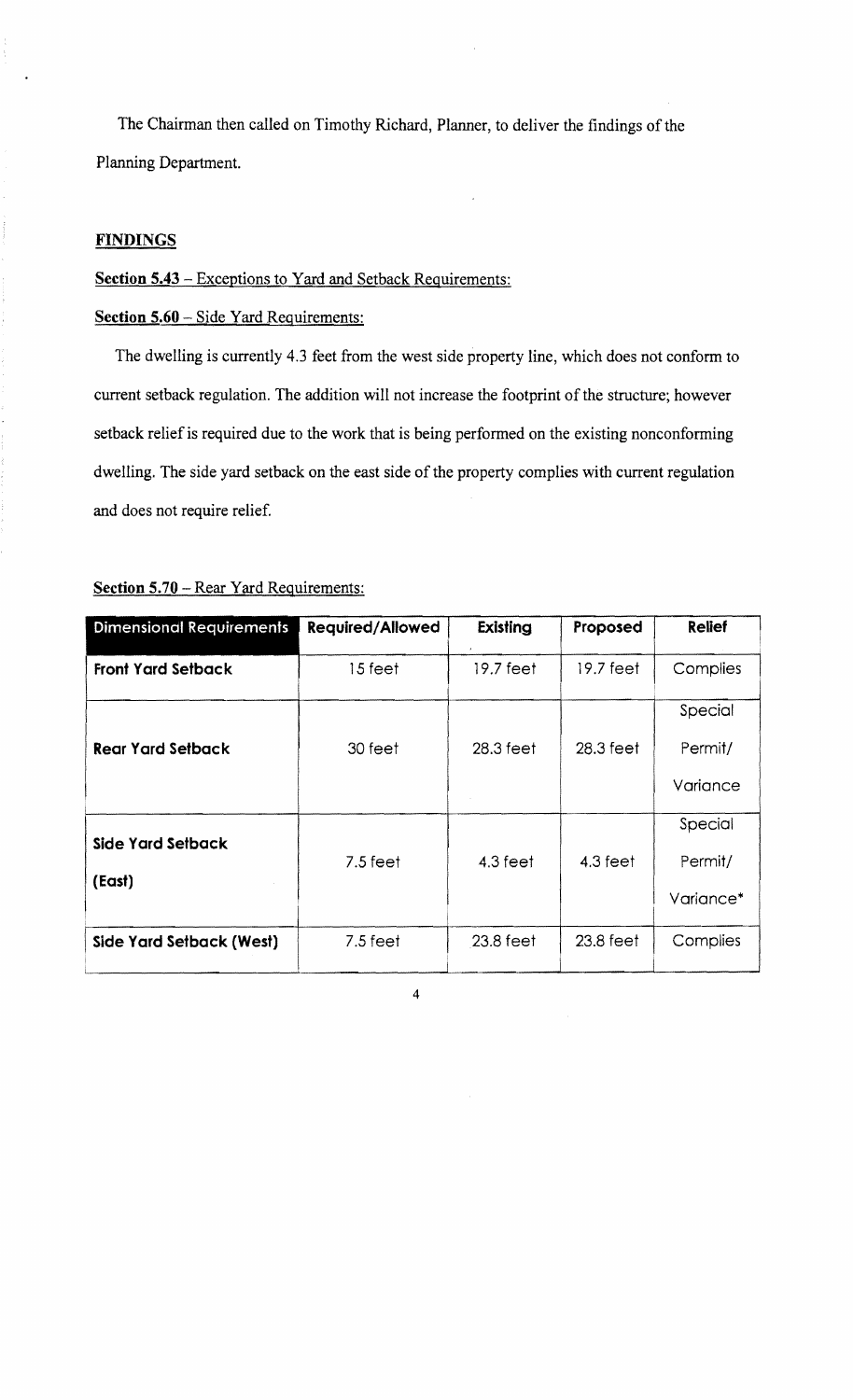\*The dwelling has a pre-existing non-conforming front setback that is not being altered with this proposal.

# **Section 8.02.2** - Alteration or Extension

A special permit is required for alterations to a dimensionally nonconforming structure.

Mr. Richard said the Planning Board **supports the proposed addition,** which will allow for an additional 71 square feet of floor area. The addition will not further encroach on the rear yard setback, as the bay of the new addition will be even with the existing wall on the first story of the dwelling. The structure is currently in violation of the side yard setback on the west side of the property, but will not be affected by the proposed addition. The Board supports granting relief to the rear yard and side yard setbacks.

# **Therefore, the Planning Board recommends approval of the plans by Helios, dated 10118/12, for a 71 square foot second story addition with conditions.**

- 1. Prior to issuance of a building permit, final elevations, indicating all exterior alterations and proposed materials shall be submitted to the Assistant Director for Regulatory Planning for review and approval.
- 2. Prior to issuance of a building permit, the applicant shall submit to the Building Commissioner to ensure conformance with the Board of Appeals decision: 1) a final site plan, stamped and signed by a registered land surveyor; 2) final elevations, stamped and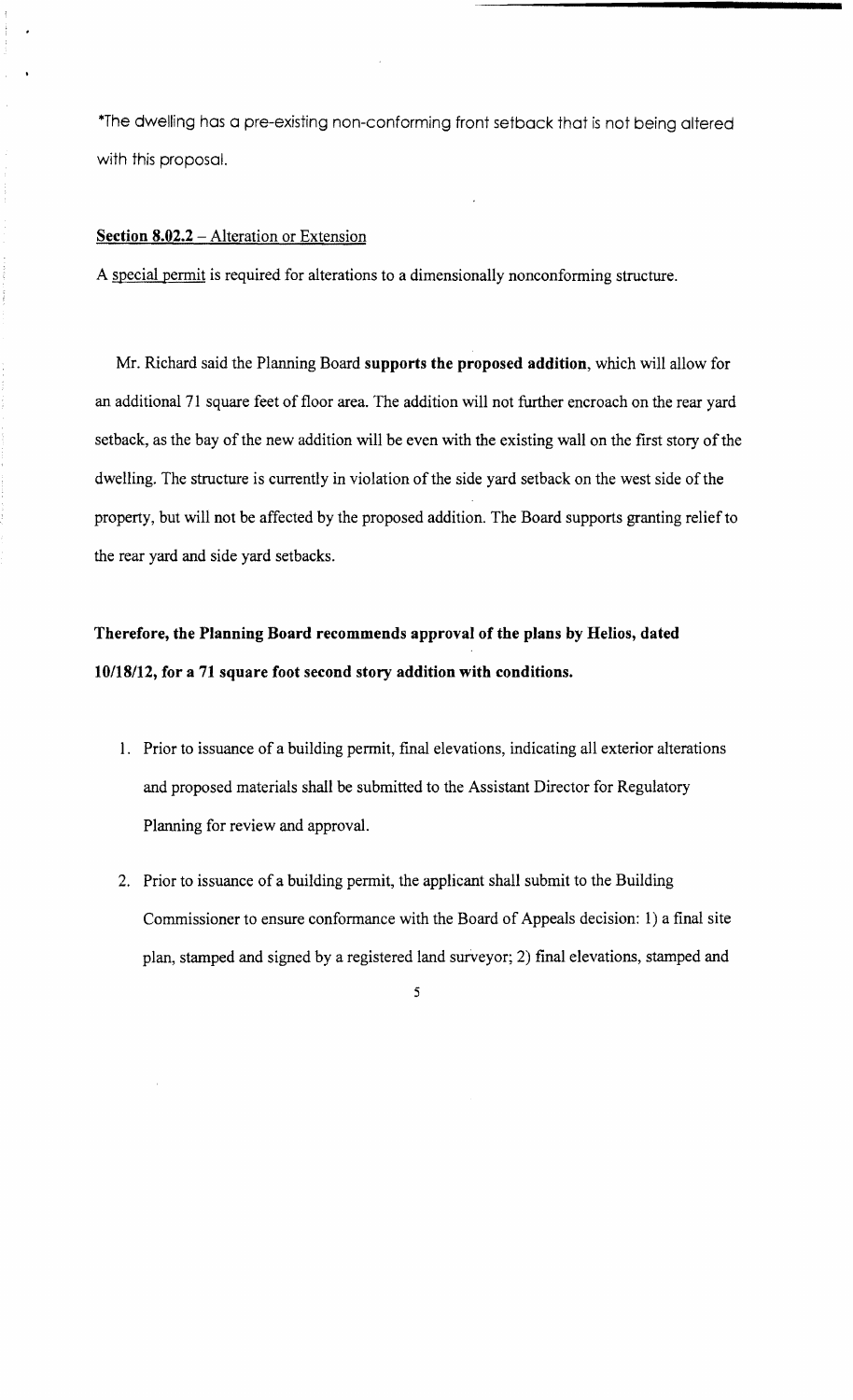signed by a registered architect; and 3) evidence that the Board of Appeals decision has been recorded at the Registry of Deeds.

Mr. Richard delivered the comments of the Building Department on behalf of Michael Yanovitch, Chief Building Inspector. He said the Building Department has no objection to the request. Mr. Richard on behalf of Mr. Yanovitch said the petitioner has taken great care in preserving a structure which had significant structural deficiencies. He said the requested relief is minimal and if granted the Building Department will work with the petitioner to ensure compliance with the building code and any conditions of the granted relief.

The Board, having deliberated on this matter and having considered the foregoing testimony, concludes that it is desirable to grant the requested Special Permits and that the petitioner has satisfied the requirements necessary for relief under **Sections 5.43, 5.60,5.70,8.02.2** and **9.05 of**  the Zoning By-Law and made the following specific findings pursuant to **Section 9.05** of the Zoning By-Law:

- a. The specific site is an appropriate location for such a use, structure, or condition.
- b. The use as developed will not adversely affect the neighborhood.
- c. There will be no nuisance or serious hazard to vehicles or pedestrians.
- d. Adequate and appropriate facilities will be provided for the proper operation of the proposed use.

Accordingly, the Board voted unanimously to grant the requested relief subject to the following conditions:

1. Prior to issuance of a building permit, final elevations, indicating all exterior alterations